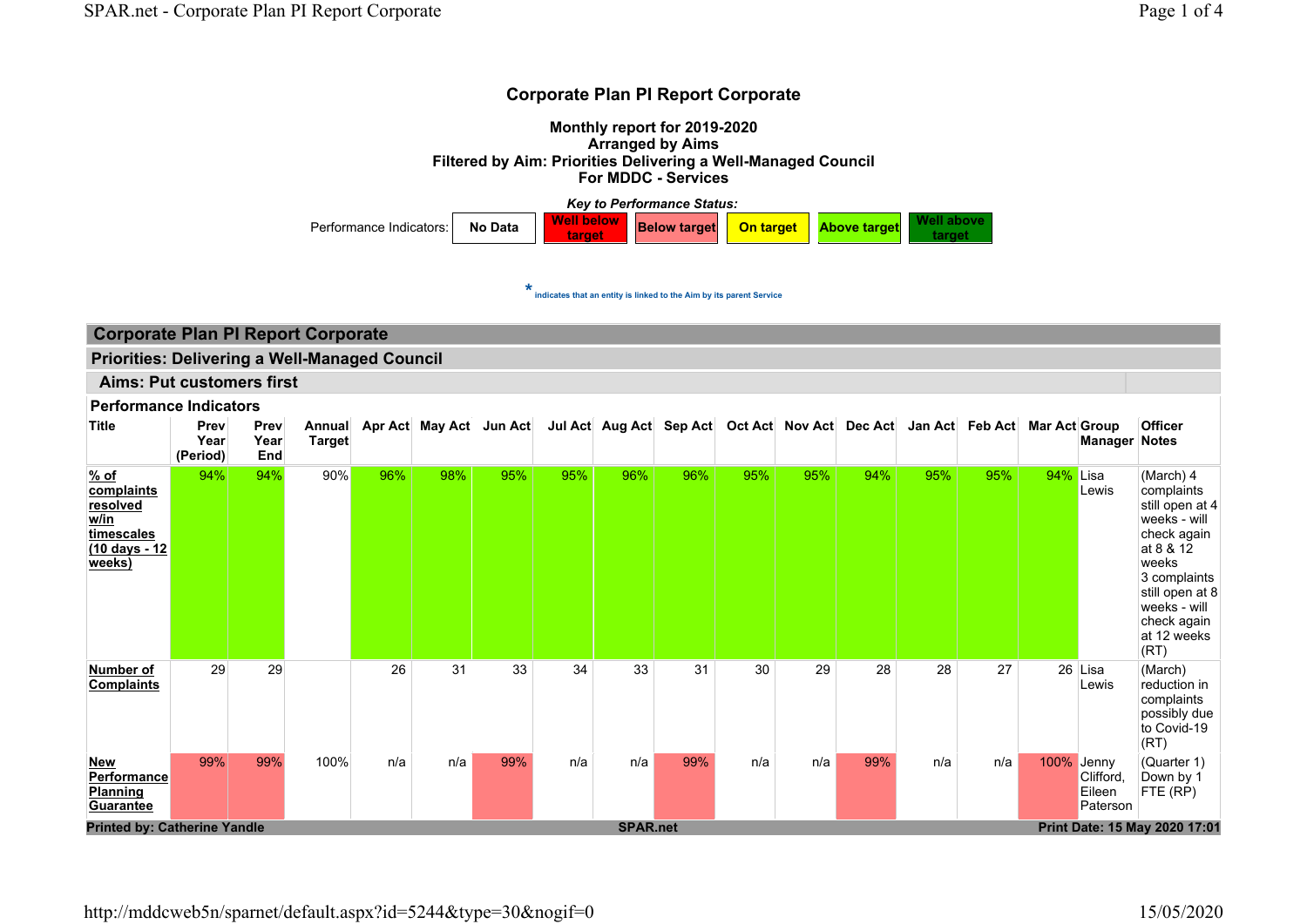# Corporate Plan PI Report Corporate

## Priorities: Delivering a Well-Managed Council

## Aims: Put customers first

Performance Indicators

| <b>Title</b>                                                                             | Prev<br>Year<br>(Period) | Prev<br>Year<br>End | Annual<br><b>Target</b>                                                                                                           |     | Apr Act May Act Jun Act |     |     | Jul Act Aug Act Sep Act Oct Act Nov Act Dec Act Jan Act Feb Act Mar Act Group |        |     |     |        |     |     |              | <b>Manager Notes</b>                     | <b>Officer</b>                                                                                                                                                                          |
|------------------------------------------------------------------------------------------|--------------------------|---------------------|-----------------------------------------------------------------------------------------------------------------------------------|-----|-------------------------|-----|-----|-------------------------------------------------------------------------------|--------|-----|-----|--------|-----|-----|--------------|------------------------------------------|-----------------------------------------------------------------------------------------------------------------------------------------------------------------------------------------|
| determine<br>within 26<br>weeks                                                          |                          |                     |                                                                                                                                   |     |                         |     |     |                                                                               |        |     |     |        |     |     |              |                                          |                                                                                                                                                                                         |
| Major<br>applications<br>determined<br>within 13<br>weeks (over<br>last 2 years)         | 85%                      | 85%                 | 60%                                                                                                                               | n/a | n/a                     | 72% | n/a | n/a                                                                           | 72%    | n/a | n/a | 73%    | n/a | n/a | 71%          | Jenny<br>Clifford<br>Eileen<br>Paterson  | (Quarter 1) 1<br>FTE down<br>(RP)                                                                                                                                                       |
| <b>Minor</b><br>applications<br>determined<br>within $8$<br>weeks (over<br>last 2 years) | 78%                      | 78%                 | 65%                                                                                                                               | n/a | n/a                     | 77% | n/a | n/a                                                                           | 78%    | n/a | n/a | 78%    | n/a | n/a | 79%          | Jenny<br>Clifford,<br>Eileen<br>Paterson |                                                                                                                                                                                         |
| Major<br>applications<br>overturned<br>at appeal<br>(over last 2<br>years)               | 3%                       | 3%                  | 10%                                                                                                                               | n/a | n/a                     | 0%  | n/a | n/a                                                                           | 2%     | n/a | n/a | 2%     | n/a | n/a | 2%           | Jenny<br>Clifford,<br>Eileen<br>Paterson | (Quarter 1)<br>down by 1<br>FTE (RP)                                                                                                                                                    |
| Major<br>applications<br>overturned<br>at appeal %<br>of appeals                         | n/a                      |                     | n/a % Appeals<br>overturned<br>in Q /No of<br>appeals<br>decided in<br>quarter / 2<br>Appeal<br>Decisions<br>in Q3/0<br>Overturne | n/a | n/a                     |     | n/a | n/a                                                                           | 40.00% | n/a | n/a | 20.00% | n/a | n/a | 13.33% Jenny | Clifford                                 | (Quarter 3)<br>% Appeals<br>overturned<br>appeals vs<br>No of<br>appeals<br>decided in<br>quarter<br>2 Appeal<br>Decisions in<br>Q <sub>3</sub><br>0 Overturned<br>in Quarter 3<br>(RP) |
| <b>Minor</b><br>applications<br>overturned                                               | 0%                       | 0%                  | 10%                                                                                                                               | n/a | n/a                     | 0%  | n/a | n/a                                                                           | 0%     | n/a | n/a | 0%     | n/a | n/a | $0\%$        | Jenny<br>Clifford,<br>Eileen             |                                                                                                                                                                                         |
| <b>Printed by: Catherine Yandle</b>                                                      |                          |                     |                                                                                                                                   |     |                         |     |     | <b>SPAR.net</b>                                                               |        |     |     |        |     |     |              |                                          | Print Date: 15 May 2020 17:01                                                                                                                                                           |

http://mddcweb5n/sparnet/default.aspx?id=5244&type=30&nogif=0 15/05/2020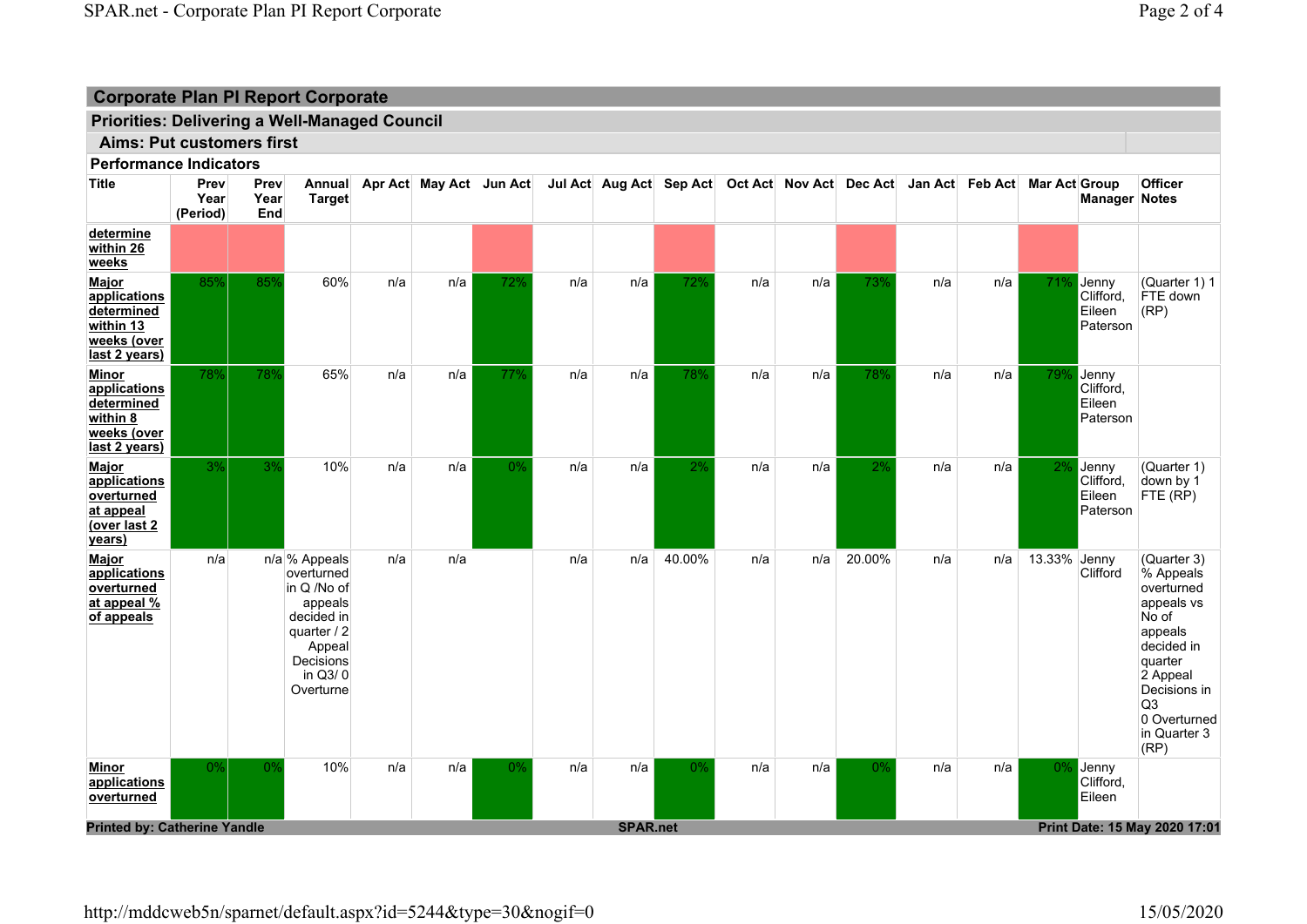# Priorities: Delivering a Well-Managed Council

# Aims: Put customers first

Performance Indicators

| <b>Title</b>                                                                            | Prev<br>Year<br>(Period) | Prev<br>Year<br>End | <b>Target</b>                                                                                |                            | Annual Apr Act May Act Jun Act Jul Act Aug Act Sep Act Oct Act Nov Act Dec Act Jan Act Feb Act Mar Act Group |                |                |                 |      |      |      |      |      |                                                                                           |      | <b>Manager Notes</b>   | <b>Officer</b>                                                                                                                                        |
|-----------------------------------------------------------------------------------------|--------------------------|---------------------|----------------------------------------------------------------------------------------------|----------------------------|--------------------------------------------------------------------------------------------------------------|----------------|----------------|-----------------|------|------|------|------|------|-------------------------------------------------------------------------------------------|------|------------------------|-------------------------------------------------------------------------------------------------------------------------------------------------------|
| at appeal<br>(over last 2<br>years)                                                     |                          |                     |                                                                                              |                            |                                                                                                              |                |                |                 |      |      |      |      |      |                                                                                           |      | Paterson               |                                                                                                                                                       |
| <b>Minor</b><br>applications<br>overturned<br>at appeal %<br>of appeals                 | n/a                      | n/a                 |                                                                                              | n/a                        | n/a                                                                                                          |                | n/a            | n/a             | 42%  | n/a  | n/a  | 26%  | n/a  | n/a                                                                                       |      | 18% Jenny<br>Clifford  | (Quarter 3)<br>% Appeals<br>overturned in<br>$Q/\%$<br>Overturned<br>in Quarter<br>1 Appeal<br>Overturned<br>10 Appeals<br>Decided in<br>Quarter (RP) |
| <b>Response to</b><br><b>FOI</b><br><b>Requests</b><br>(within 20<br>working<br>days)   | 95%                      | 95%                 | 100%                                                                                         | 100%                       | 100%                                                                                                         | 100%           | 100%           | 100%            | 100% | 100% | 100% | 100% | 100% | 100%                                                                                      | 100% | Yandle                 | Catherine (March) 41<br>replies all on<br>time (CY)                                                                                                   |
| <b>FOI/EIR</b><br><b>Requests</b><br>where the<br>information<br>was granted<br>in full | n/a                      | n/a                 | 2018-19<br>Q 3 & 4<br>190 i.e.<br>59.4%                                                      | 35                         | 21                                                                                                           | 28             | 41             | 37              | 26   | 36   | 36   | 29   | 38   | 45                                                                                        |      | 28 Catherine<br>Yandle |                                                                                                                                                       |
| $ICO$<br><b>Decision</b><br><b>Notices</b>                                              | n/a                      | n/a                 | There<br>were 4<br>complaints<br>in 2018-19<br>2<br>Withdrawn<br>1 Upheld<br>1 Not<br>Upheld | $\mathbf 0$                | 0                                                                                                            | $\overline{1}$ | $\overline{2}$ | 3               | 3    | 3    | 3    | 3    | 3    | 3                                                                                         |      | Yandle                 | 3 Catherine (August) I<br>partially<br>upheld, 1 not<br>upheld, 1<br>withdrawn<br>(CY)                                                                |
| <b>Working</b><br>Days Lost<br>Due to                                                   |                          | 8.24days 8.24days   |                                                                                              | 7.00days 0.46days 0.96days |                                                                                                              |                |                |                 |      |      |      |      |      | 1.55days 2.17days 2.88days 3.51days 4.18days 4.79days 5.59days 6.62days 7.33days 8.12days |      | Matthew<br>Page        |                                                                                                                                                       |
| <b>Printed by: Catherine Yandle</b>                                                     |                          |                     |                                                                                              |                            |                                                                                                              |                |                | <b>SPAR.net</b> |      |      |      |      |      |                                                                                           |      |                        | Print Date: 15 May 2020 17:01                                                                                                                         |